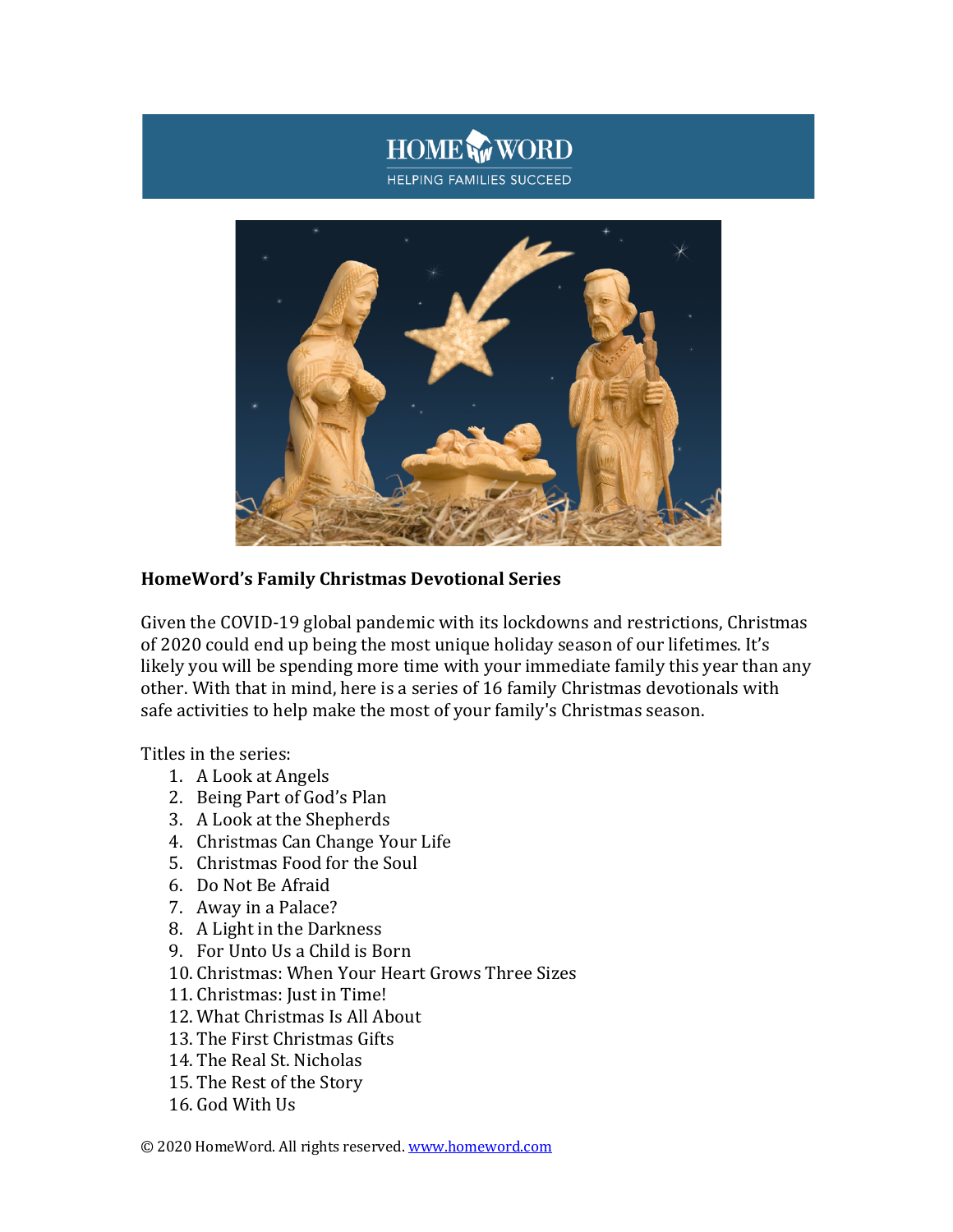

## **A Look at Angels**

This devotional was written by *Jim Liebelt* 

And the angel said unto them, Fear not: for, behold, I bring you good tidings of great joy, which shall be to all people. For unto you is born this day in the city of David a Saviour, which is Christ the Lord. And *this* shall be a sign unto you; Ye shall find the babe wrapped in swaddling clothes, lying in a manger. And suddenly there was with the angel a multitude of the heavenly host praising God, and saying, Glory to *God* in the highest, and on earth peace, good will toward men. —Luke 2:10-14 (KJV)

*Angels from the realms of glory Wing* your flight over all the earth Ye, who sang creations story *Now proclaim Messiah's birth Come and worship, come and worship Worship Christ the newborn King (from Angels from the Realms of Glory)*

To the shepherds keeping watch over their flocks, angels appeared to announce the birth of Jesus. Today, we don't need angels to appear in the sky in order to hear the great news of Jesus. We have the Bible, churches, fellow-believers, music, and so much more to know that God became man. In the celebration of Christmas that many primarily see as a time of family gatherings and gift giving, we are blessed to know the real reason for the season!

Today, it's common to see angels displayed on our Christmas trees. Yet, I'm guessing many people don't think much about why. Like the other ornaments on the tree, angels look pretty. But, there's so much more to the story!

So, it's worth remembering 2,000 years after the event, that the celebration of Jesus' birth began in a lonely field, to lowly shepherds, who received the news from angels in what must have been one of the most spectacular displays ever seen by human eyes.

### **FAMILY TIME:**

Use the content above and the discussion questions in the "Going Deeper" section below as your family decorates your Christmas tree this year. Put an angel on the tree and take time to remind everyone of the role the angels played in proclaiming the birth of Jesus.

### **GOING DEEPER:**

1. Why do you think God used angels to announce the birth of Jesus?

2. Why do you think the angels appeared specifically to the shepherds? Why not appear to people who might have held a higher status?

3. If Jesus had been born in our time, who do you think the angels would choose to make their announcement?

© 2020 HomeWord. All rights reserved. www.homeword.com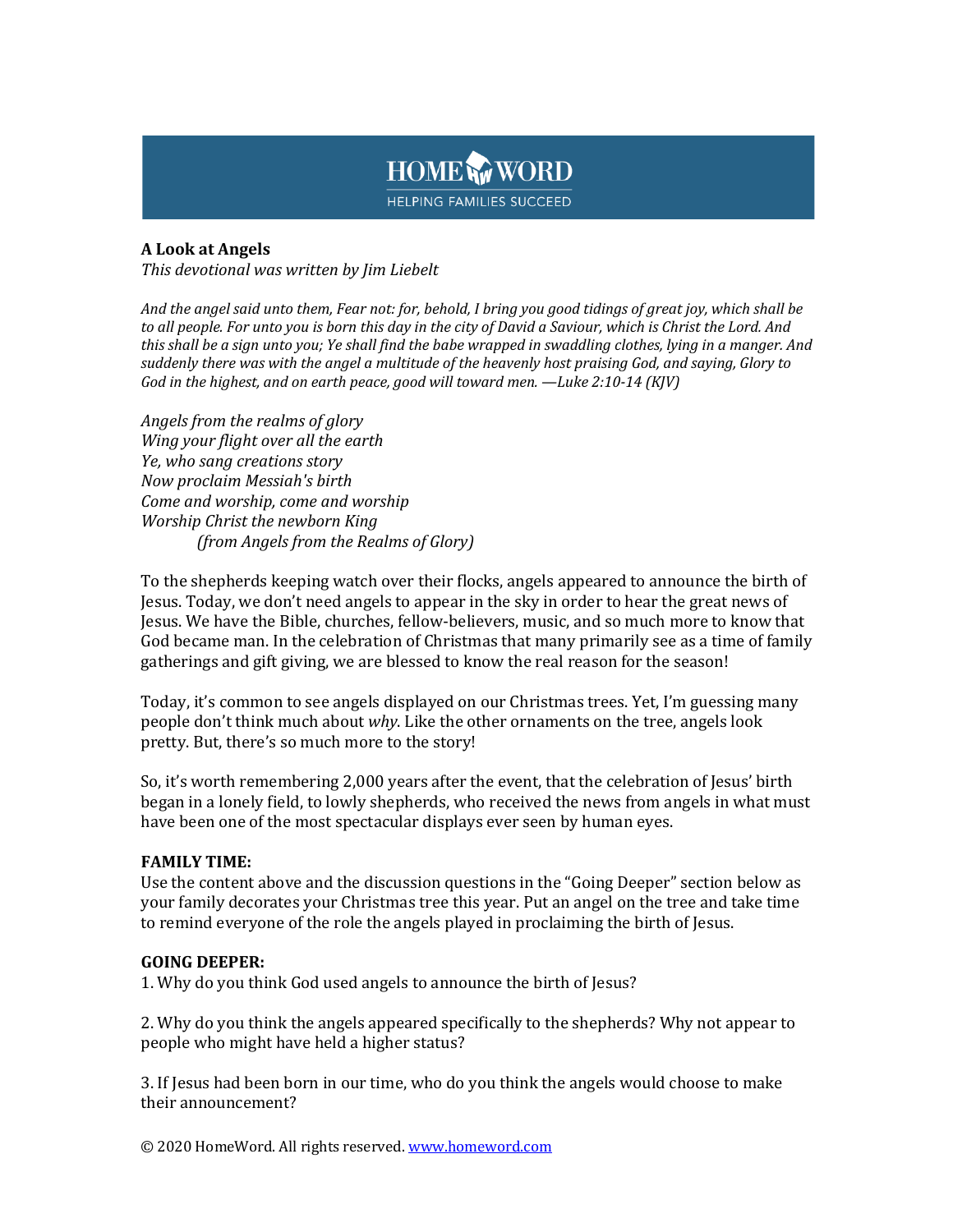

## **Being Part of God's Plan**

*This devotional was written by Jim Liebelt*

The angel answered, "The Holy Spirit will come upon you, and the power of the Most High will *overshadow you.* So the holy one to be born will be called the Son of God. Even Elizabeth your *relative* is going to have a child in her old age, and she who was said to be barren is in her sixth *month.* For nothing is impossible with God." "I am the Lord's servant," Mary answered. "May it *be to me as you have said."* Then the angel left her. —Luke 1:35-38

Mary has an honored place as being the mother of Jesus. In our Christian circles, we celebrate Mary as a virtuous young woman willfully taking on the responsibility of becoming mother of the Son of God. Still, it's easy to overlook the difficulties Mary faced in accepting this role. She was likely in her mid-teens at the time of the angel's announcement. An unmarried teen pregnancy in Jewish culture at the time would have been quite scandalous. She faced the prospect of being an outcast in her hometown. Further, imagine Mary attempting to explain the circumstances of her pregnancy to her parents and to Joseph, her fiancé. Being part of God's plan was no doubt very difficult for Mary.

One of the characteristics that set Mary apart for her role was her willing obedience. "May it be to me as you have said," was Mary's reply to the angel. This is simply amazing.

We, just like Mary, are part of God's plan to carry His light and love to a needy world. Each of us have been given different roles in His plan, but none are unimportant. It might be difficult to see ourselves as being active participants in what God is doing in the world. It's not always easy to say yes to God. Saying yes can mean facing difficulties and even persecution. But, God always provides the means of sustaining us when we choose obedience to His desires for our lives.

As we celebrate Christmas this year, remember Mary as an example of the obedience God desires of us.

## **FAMILY TIME:**

Watch the movie, *The Nativity Story* with your family. Afterward, use the devotional content above and the discussion questions below to debrief, noting Mary's obedience and bringing home the concept that God calls us to similar obedience as well.

### **GOING DEEPER:**

1. Put yourself in Mary's position. How do you think you would have responded to the angel's message?

2. What makes it hard to believe that you are part of God's plan for the world?

3. What can you do to become more obedient to God?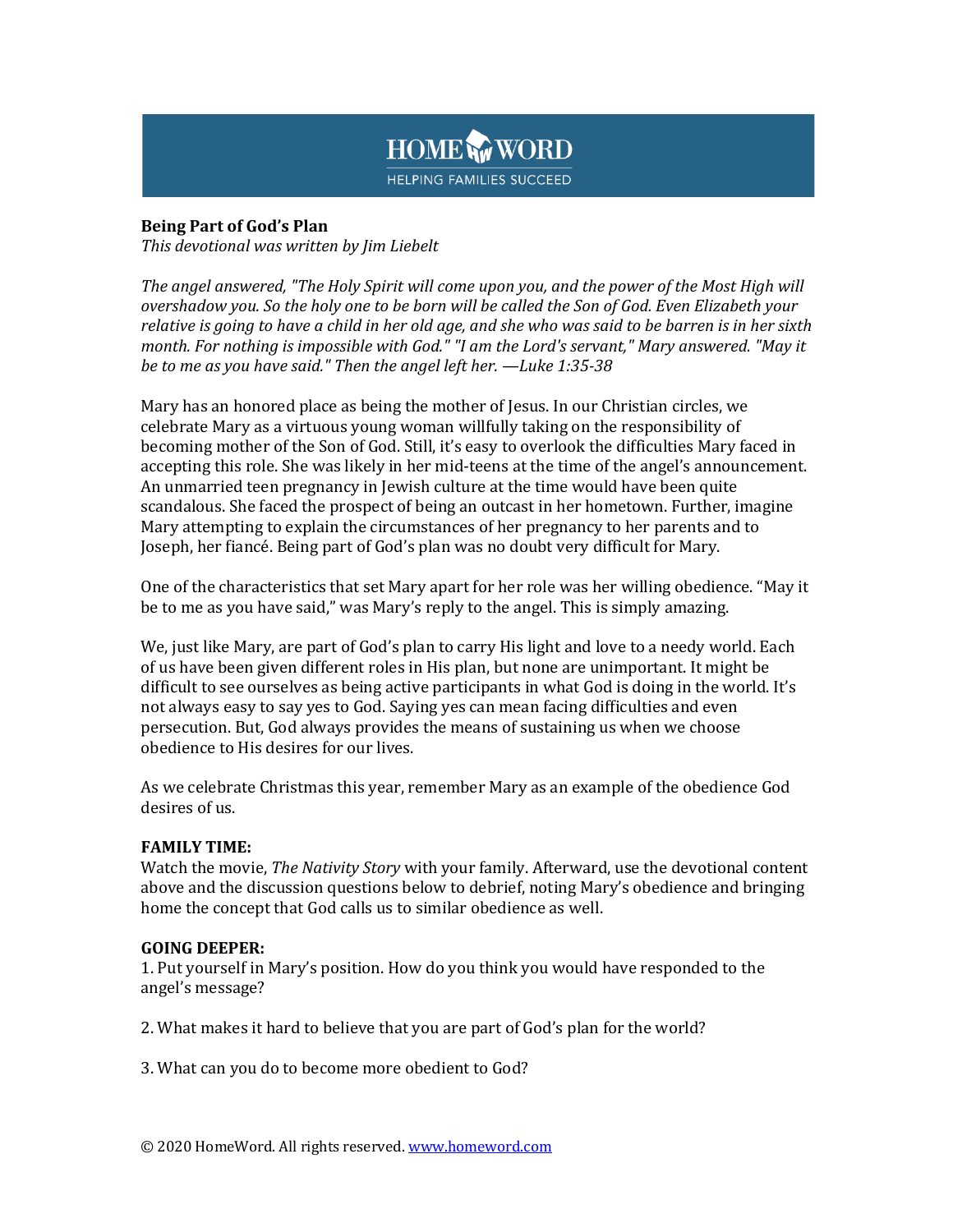

### **A Look at the Shepherds**

This devotional was written by *Jim Liebelt* 

When they had seen him, they spread the word concerning what had been told them about this child, and all who heard it were amazed at what the shepherds said to them. But Mary treasured up all these things and pondered them in her heart. The shepherds returned, glorifying and praising God for all the things they had heard and seen, which were just as they had been told. —Luke 2:17-20

Having heard the angel's pronouncement concerning Jesus' birth, and the heavenly army praising God, the shepherds left their fields and flocks to find Jesus. They wanted to see for themselves.

After they had seen Jesus, they didn't keep the amazing circumstances to themselves. As the Gospel of Luke records, "they spread the word." Then, they returned to their fields and flocks, glorifying and praising God.

No further description is provided about these shepherds in the Scriptures regarding how their lives were impacted by what they had heard and seen. But, it's easy to imagine that they were never quite the same. It's not difficult to believe that they kept telling the story to anyone willing to listen.

Today, we're not much different than the shepherds were. We, like them, have the opportunity to encounter Jesus. We, like them, can be changed by the encounter. We, like them, can share the good news about Jesus wherever our journeys take us. We, like them, can praise and glorify God. And we, like them, can return to our responsibilities and roles in life and keep telling others about the King of Kings.

As we celebrate Christmas, may we choose not to keep the Good News of Jesus a secret. Out of thanksgiving for what God has done for us and in us, let's praise and glorify Him, and share the good news with whomever is willing to listen.

### **FAMILY TIME:**

On a clear and starry night before Christmas, rally the troops for a little field trip. Find a safe, outdoor spot where you can clearly enjoy seeing the stars. Ask everyone to imagine a night like this 2,000 years ago. Then, ask everyone what they think it might have been like to have the quiet shattered by light and angels pronouncing the birth of Jesus. Use the devotional content above and ask the questions below to have a discussion about the shepherds.

### **GOING DEEPER:**

1. Can you imagine it possible that your belief in Jesus might be traced back to a shepherd who went to Bethlehem, saw Jesus and told others about the experience? Why or why not?

2. What do you find hardest about telling others the good news of Jesus?

3. How would you choose to live differently today if you were convinced that your belief in Jesus might influence someone who will live two thousand years from now to also believe?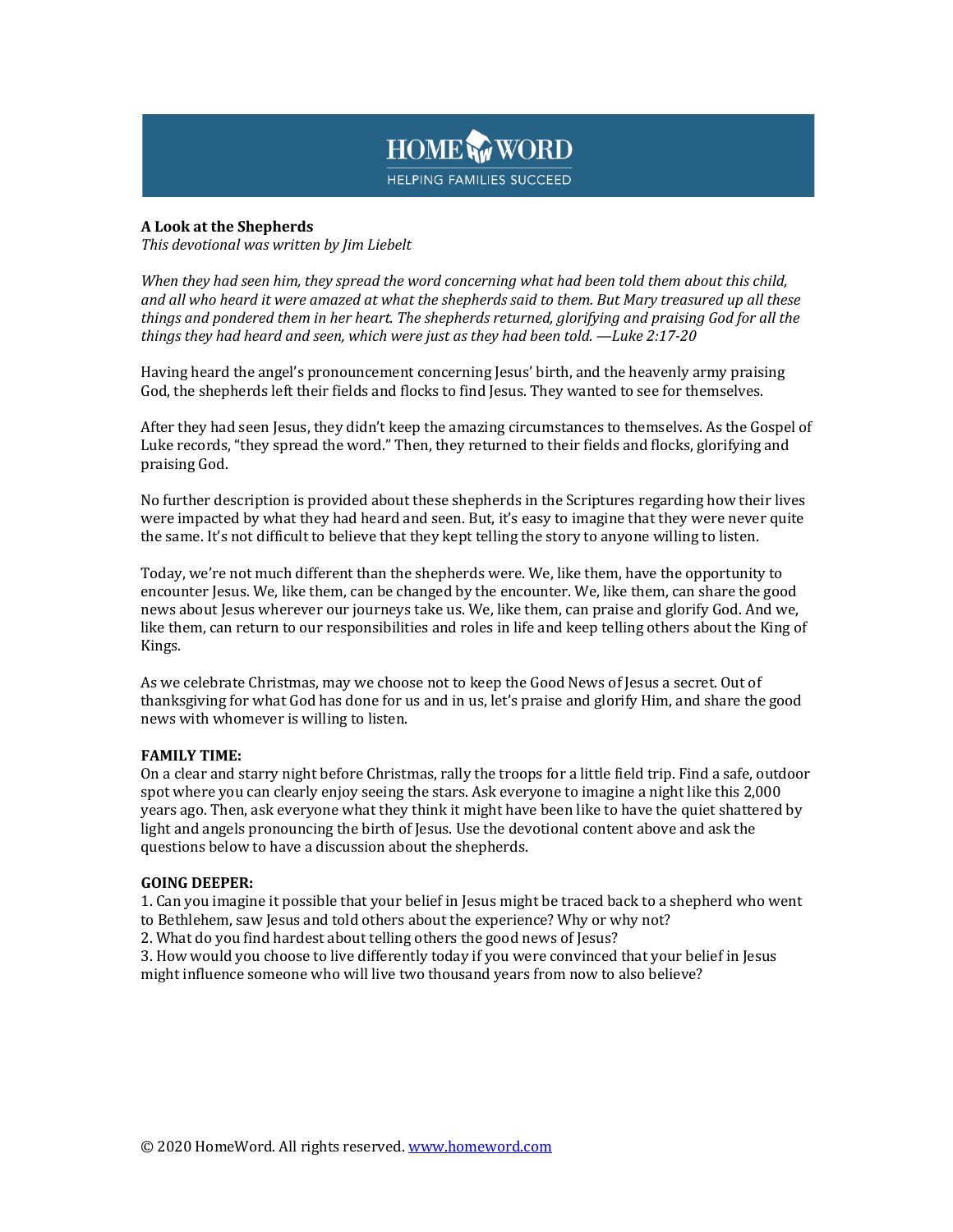

## **Christmas Can Change Your Life**

This devotional was written by Jim Liebelt

Jesus said, "Prove by the way you live that you have repented of your sins and turned to God." *Matthew 3: 8 (NLT)*

One of my all-time favorite Christmas movies is *The Muppet Christmas Carol.* It retains the same story as the Dickens classic, but it's much funnier. The message that it's not too late to change your life rings out loud and clear. So, why not watch the movie and do some reflection on your life? There's no better time than Christmastime, as we celebrate God's greatest gift to us, to make a decision to change! Know that the power of Christ is present to help you!

We celebrate Christmas because God sent Jesus into the world to show us our need to change our lives and to follow the example of His life.

**FAMILY TIME:** Watch *The Muppet Christmas Carol* movie with your family and use the questions below to debrief after the movie is over.

## **GOING DEEPER:**

1. What lessons can we learn from the things that Scrooge experienced?

2. Is it ever too late to change your mind about how you live your life? Why or why not?

3. If you were to choose one thing that you would change about how your life, what would it be?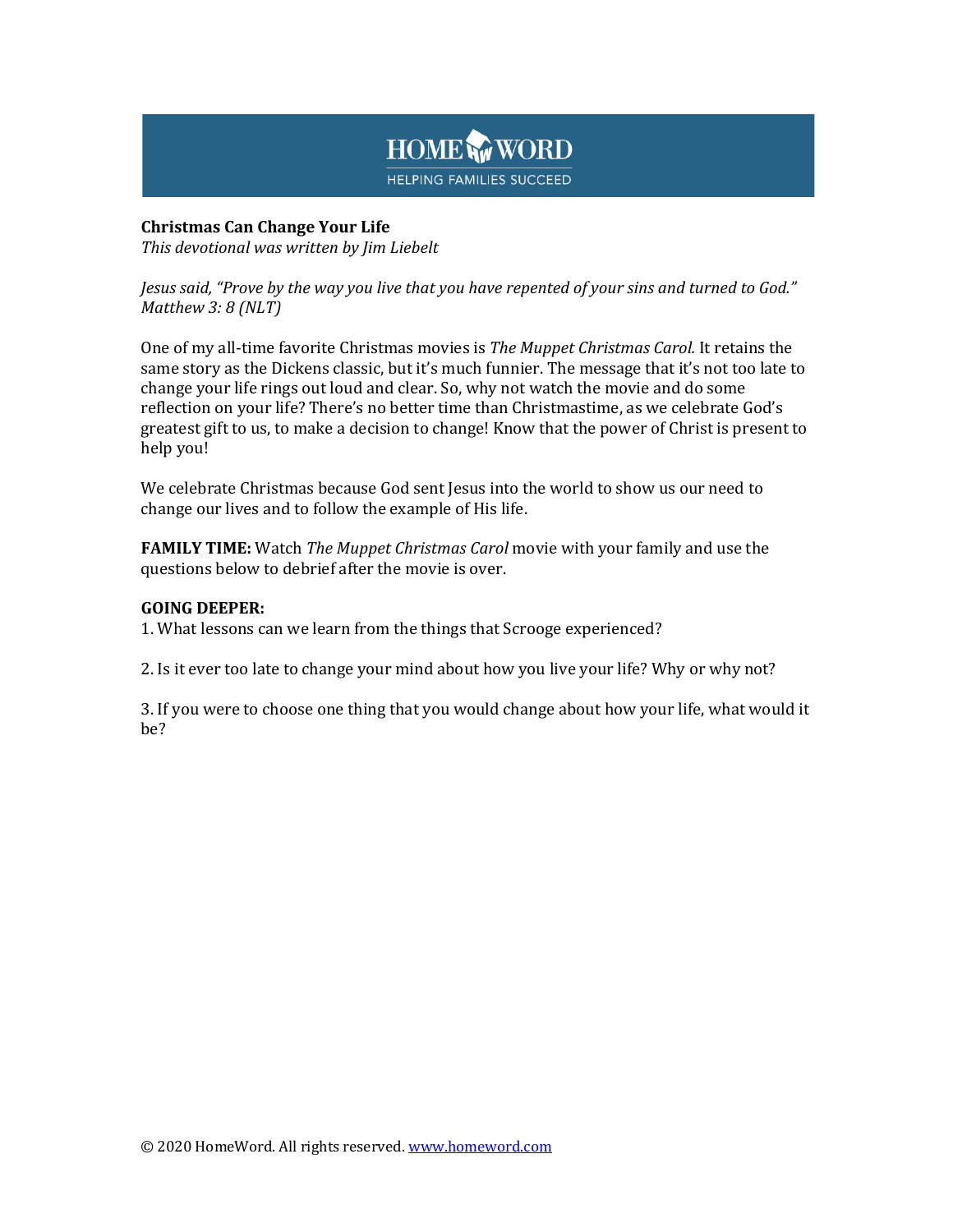

## **Christmas Food for the Soul**

*This devotional was written by Jim Liebelt*

*Jesus said, "I am the bread of life. Whoever comes to me will never be hungry again." John 6:35*

With Christmastime comes lots of good food. Christmas candy, cookies, cakes, pies, and Christmas dinner are all part of the special nature of our Christmas celebrations. It's commonly noted that on average, people gain between five and ten pounds during the holiday season. Yikes! But, while we enjoy stuffing ourselves with Christmas goodies, how about doing some thinking on our spiritual nourishment?

Christmas is a wonderful time to remember that Jesus is the "bread of life." It's a powerful illustration of what lesus is meant to be to our lives. He's the source of life. He's the food our souls need!

This Christmas, make sure your feeding your soul a healthy diet of Jesus.

## **FAMILY TIME:**

Bake and decorate homemade Christmas cookies. Allow everyone in the family to participate in some way. Let everyone in the family request their favorite kind of cookie. As you make cookies, use the devotional content above and ask the questions in the "Going" Deeper" section below to remind your family that Jesus is the "bread of life."

### **GOING DEEPER:**

1. What can you do this Christmas to make sure you are filling your soul with Jesus?

2. With Christmas goodies, there can be "too much of a good thing." Overeating can be an issue. But can we ever have too much of Jesus? Why or why not?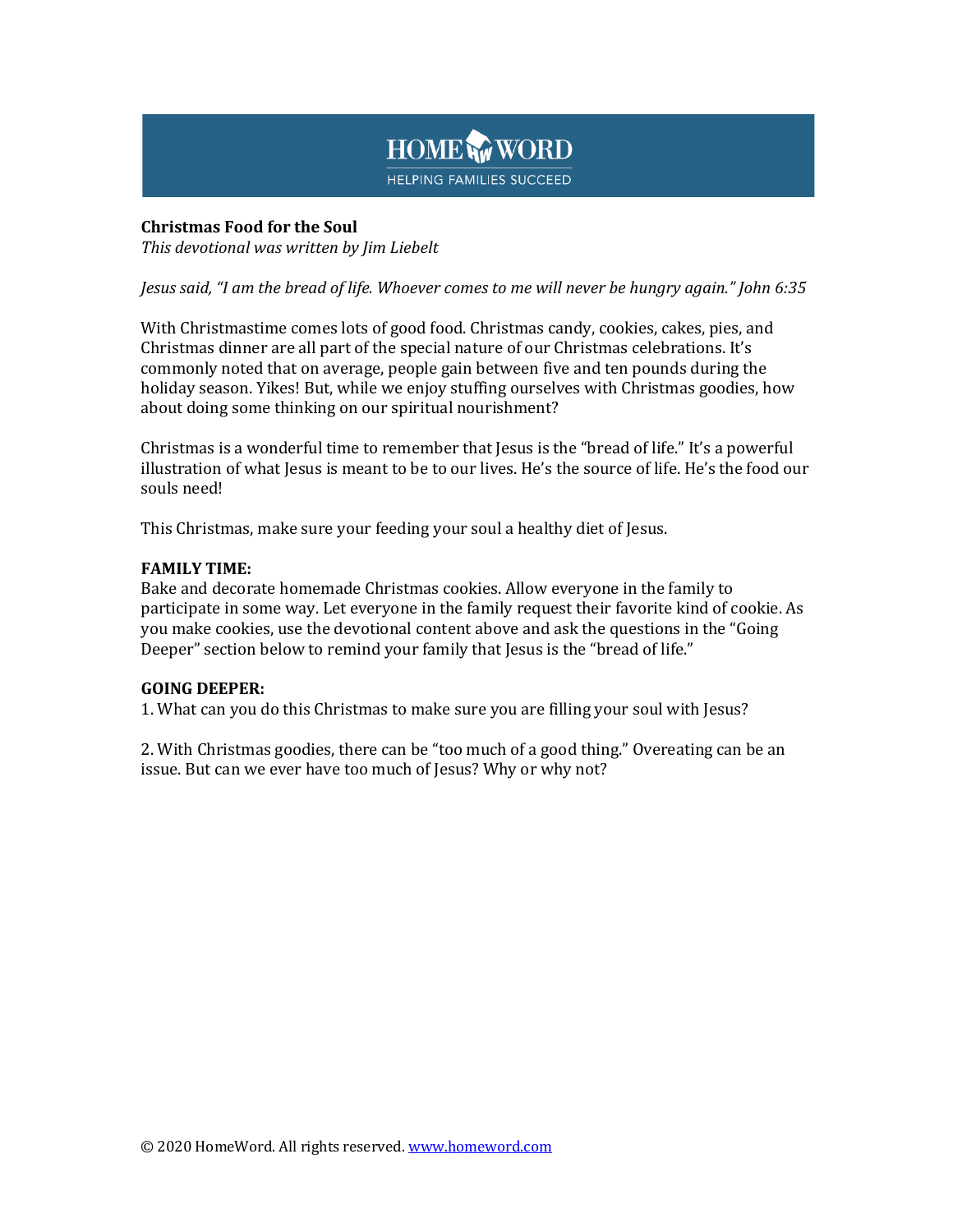

## **Do Not Be Afraid!**

*This devotional was written by Jim Liebelt*

And there were shepherds living out in the fields nearby, keeping watch over their flocks at night. An angel of the Lord appeared to them, and the glory of the Lord shone around them, and they were *terrified.* But the angel said to them, "Do not be afraid. I bring you good news of great joy that will be for *all* the people. Today in the town of David a Savior has been born to you; he is Christ the Lord." Luke 2:8-*11*

There are a lot of scary things in our world these days like wars, natural disasters, violence, and economic difficulties. If we don't keep a close eye on our attitudes and perspectives, fear can creep into our lives. Unchecked fear can paralyze and damage our souls, making it difficult to live life to the fullest, as God intends.

In another long ago dark era of human history, it should not go without notice that when God breaks onto the scene to announce the birth of Jesus, the first thing the angel said to the shepherds was, "Do not be afraid!"

We celebrate Christmas as God loved us so much to give us the gift of Jesus who can conquer the fear in our lives as we trust in Him.

*"Perfect love drives out fear." 1 John 4:18 "Cast all your anxiety on Him, because He cares for you." 1 Peter 5:17*

*"Fear not," then said the Angel, "let nothing you affright, This day is born a Savior Of pure Virgin bright, To free all those who trust in Him From Satan's power and might." O tidings of comfort and joy, comfort and joy, O tidings of comfort and joy. (from God Rest Ye Merry, Gentlemen)*

## **FAMILY TIME:**

Seal an empty box, and wrap it with Christmas wrapping to make it look like a Christmas present. On the side of the box, cut a slit in it, large enough to slip a piece of paper into the box. Set the box under the Christmas tree. Use the content above and ask the discussion questions found in the "Going Deeper" section below to have a family discussion about how Jesus came to free us from fear. After the discussion, give each family a piece of paper and a pen. Have everyone make a list of what makes them afraid. When everyone is done, have them place their list in the empty box under the Christmas tree, explaining that as a family, you are symbolically choosing to give your fears to Jesus. Keep the box under the tree until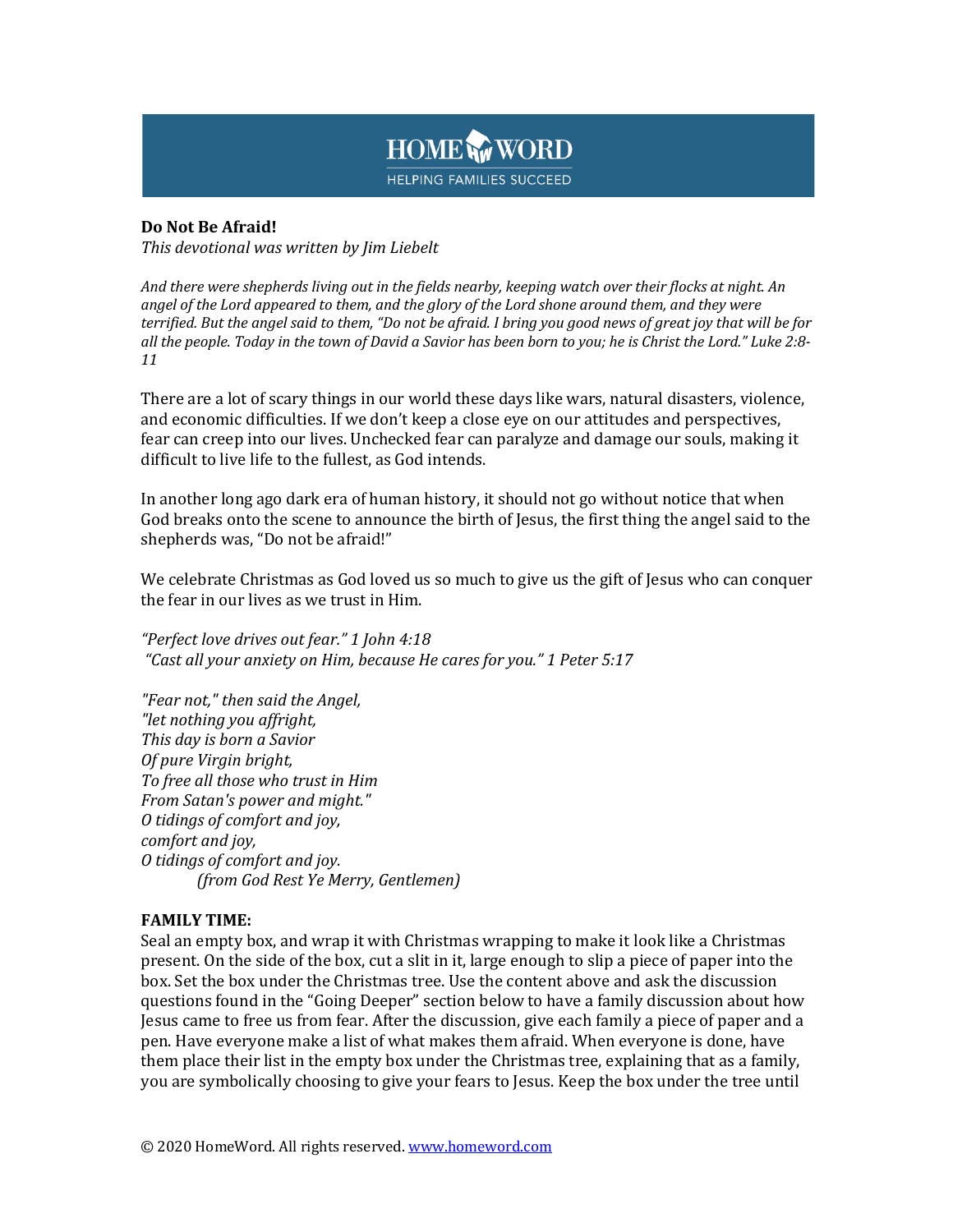just before Christmas as a reminder that with Jesus in our lives, there is no reason to fear. Remove the box and dispose of it before the family opens their Christmas gifts.

## **GOING DEEPER:**

- 1. What makes you afraid?
- 2. How has fear been an obstacle to experiencing joy in your life?
- 3. In what ways can celebrating Christmas serve to drive fear out of your life?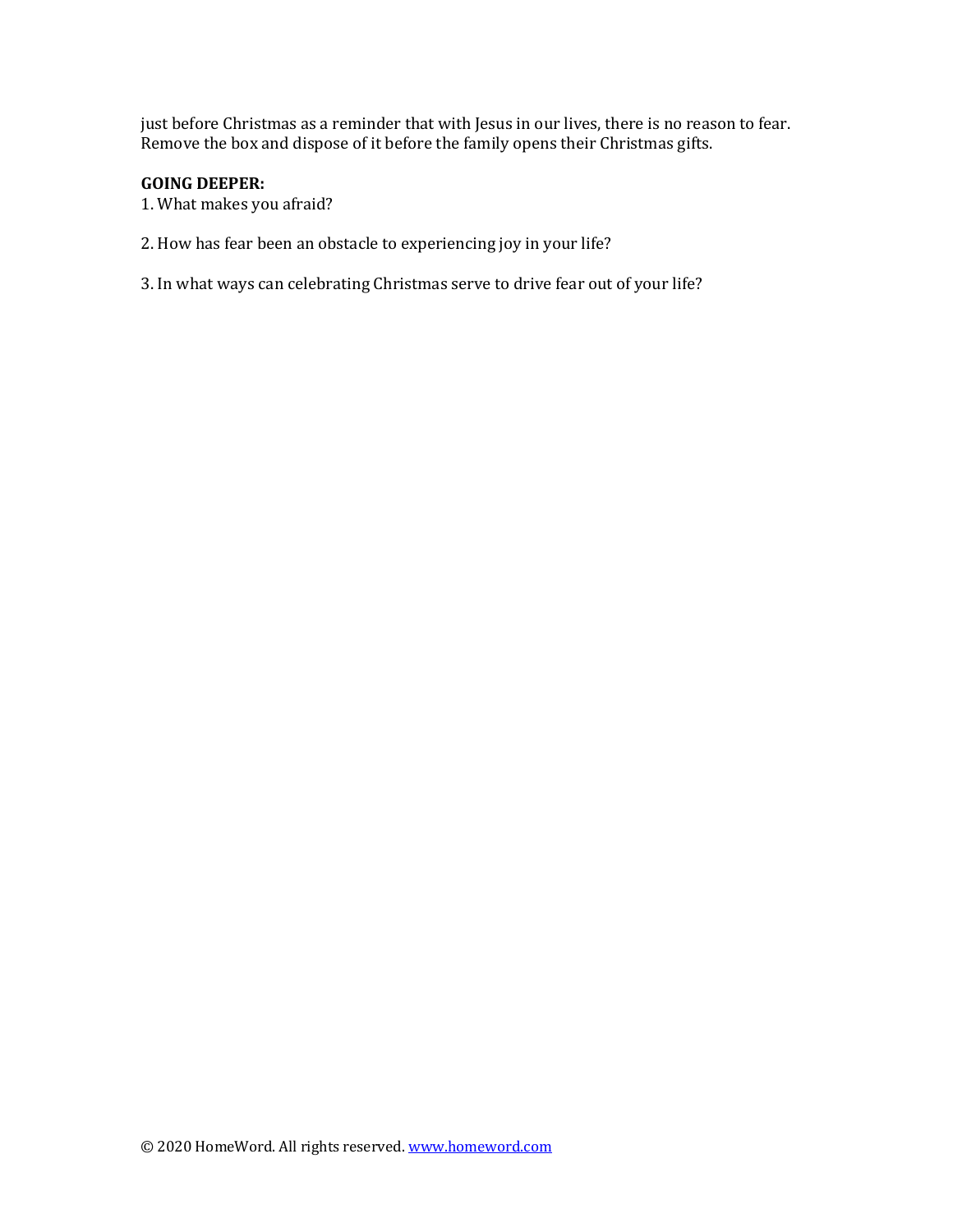

## **Away in a Palace?**

*This devotional was written by Jim Liebelt*

*While they were there, the time came for the baby to be born, and she gave birth to her firstborn, a son. She* wrapped him in cloths and placed him in a manger, because there was no room for them in the inn. *Luke 2:6-7*

Wouldn't you expect the King of Kings and the Lord of Lords to be born in a palace with luxuries all around? That makes sense, but wasn't the way the birth of Jesus took place.

*Why lies He in such mean estate Where ox and ass are feeding? Good Christian, fear: for sinners here,* The silent Word is pleading. This, this is Christ the King *Whom shepherds quard and angels sing. Haste, haste to bring Him laud,* The Babe, the Son of Mary. *(from What Child is This?)*

Jesus, the Savior of the world, entered this world under the most humble circumstances. No pomp, no palace, just a barn. I'm confident that the God of the Universe could have arranged for at least one available room in the inn. But He didn't. Have you ever wondered why? I have to believe it was done in keeping with the humility and gentleness that Jesus would demonstrate His entire life.

*Jesus said, "Come to me, all you who are weary and burdened, and I will give you rest. Take my yoke* upon you and learn from me, for I am gentle and humble in heart, and you will find rest for your souls. *For my yoke is easy and my burden is light." Matthew 11:28-30 In the Scriptures we never see Jesus* forcing Himself upon others. Rather, we find a loving invitation to come and follow. The invitation is still open. We celebrate Christmas, recognizing the gentle and humble nature of the Savior.

### **FAMILY TIME:**

In most areas, sometime around Christmas, you can find a church or other organization that hosts a "live" nativity scene. Take your family on an outing if such an opportunity exists. Alternatively, there are bound to be some nativity displays to be found in your area, even if they aren't "live." Visit one of these. Another alternative would be to gather around a crèche in your home. Once gathered, use the content above and ask the "Going Deeper" questions below for a family discussion about the humble circumstances surrounding Jesus' birth.

### **GOING DEEPER:**

- 1. What do the circumstances of Jesus' humble birth teach you about God?
- 2. What other reasons might God have had in Jesus' humble birth?
- 3. If Jesus had been born in a palace, would have made any difference to you? Why or why not?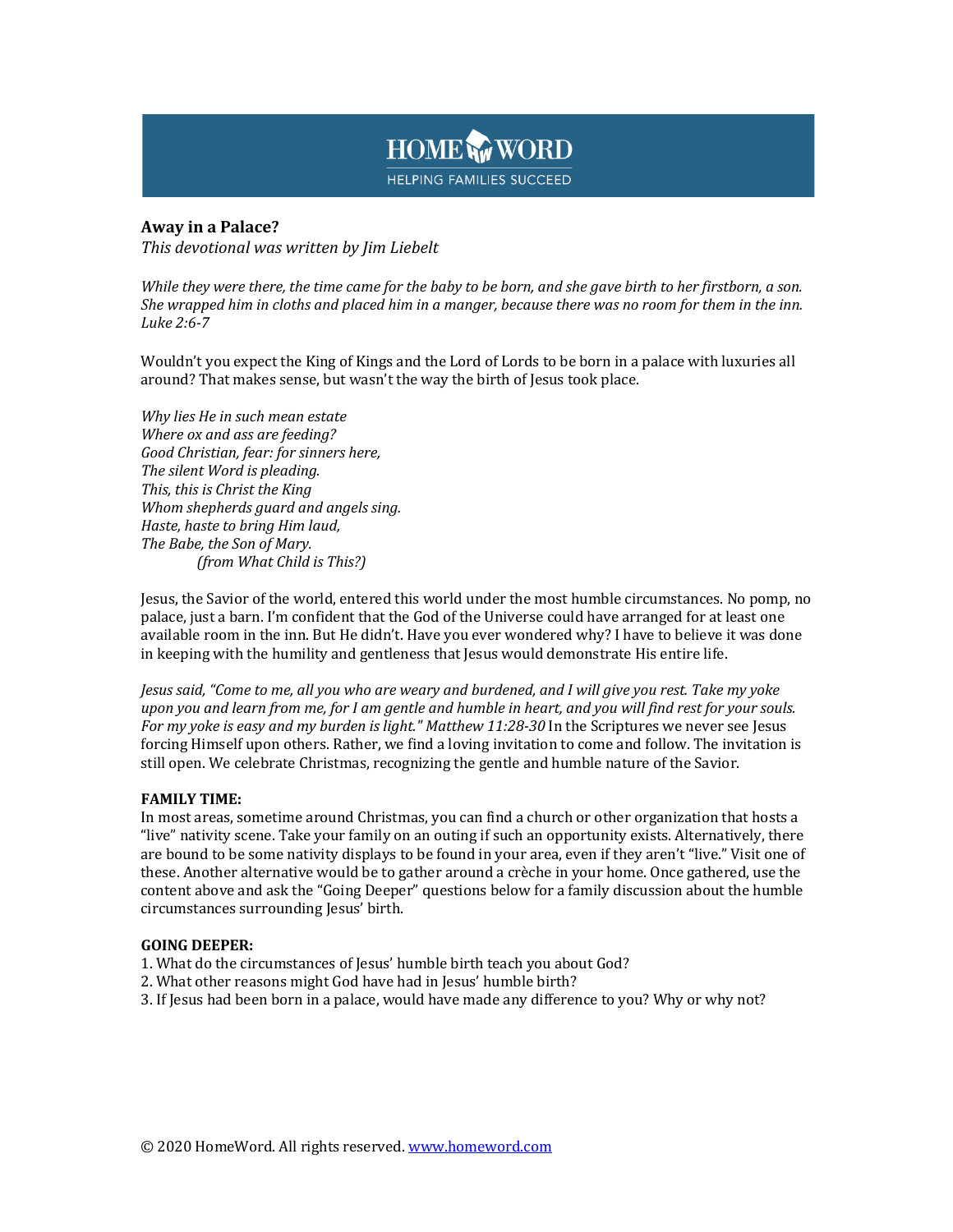

## **A** Light in the Darkness

*This devotional was written by Jim Liebelt*

The people walking in darkness have seen a great light; on those living in the land of the shadow of death a light has dawned. Isaiah 9:2

This prophecy of the coming Messiah brought a sense of hope to people living in dark, difficult times. At times, we've all sensed the reality of living in a dark world. The hope of the prophecy was fulfilled in Jesus, who said, "I am the light of the world." (See also Matthew 4:12-16.) Through Jesus, we can live our lives in the light of His love, peace, and truth.

*"In Him was life, and that life was the light of men…The true light that gives light to every man was coming into the world." John 1:4, 8* 

*O little town of Bethlehem, How still we see thee lie. Above thy deep and dreamless sleep* The silent stars go by; *Yet in thy dark streets shineth* The everlasting Light; *The hopes and fears of all the years* Are met in thee tonight. *(from O Little Town of Bethlehem)*

We celebrate Christmas because God gave Jesus to us to shine light upon any darkness in our lives.

## **FAMILY TIME:**

Today, light a candle in your home as a reminder of the light Jesus gives us. Use the devotional content above to engage your family in a discussion about Jesus as the "light of life." Encourage family members to be a source of light in the lives of others. Continue lighting the candle throughout the Christmas season as an ongoing reminder.

## **GOING DEEPER:**

1. How has Jesus brought light to your life?

2. What are some actions you can take today to demonstrate the light of Jesus to someone else?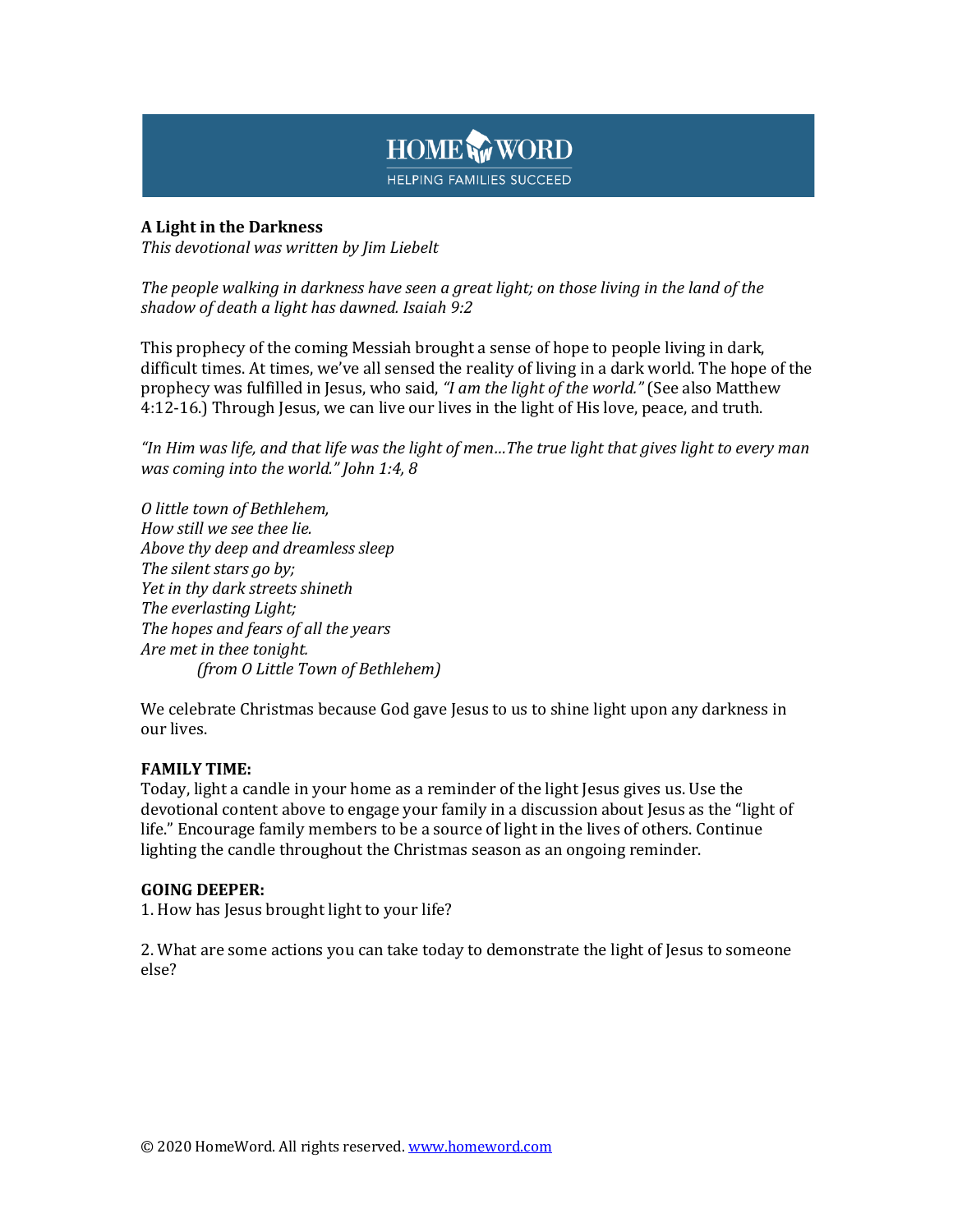

### **For Unto Us a Child is Born**

This devotional was written by *Jim Liebelt* 

*For* to us a child is born, to us a son is given, and the government will be upon his shoulders. And he will be called Wonderful Counselor, Mighty God, Everlasting Father, Prince of Peace. —Isaiah 9:6

Who would come to save the world? A powerful ruler? A mighty warrior? A skilled politician? Any of these expectations would make sense. But, God decided that Jesus would enter the world scene, just as we all have done, as a baby. As an adult, Jesus did not seek political office. He did not come to foment revolution to replace the ruling Romans. Instead, He came in obedience to do the will of His Heavenly Father. Through His obedience, and by His death and resurrection, He was proved to be the Son of God.

*So bring Him incense, gold and myrrh; Come peasant, king to own Him. The King of Kings salvation brings;* Let loving hearts enthrone *Him.* This, this is Christ the King *Whom shepherds guard and angels sing. Haste, haste to bring Him laud,* The Babe, the Son of Mary. *(from What Child is This?)*

The angel Gabriel told Mary, "You will be with child and give birth to a son, and you are to give him the *name Jesus.* He will be great and will be called the Son of the Most High. The Lord God will give him the *throne* of his father David, and he will reign over the house of Jacob forever; his kingdom will never end." *Luke 1:31-33*

We celebrate Christmas as the coming of Jesus, the Son of God, the King of Kings whom the Scriptures say reigns now and forever.

### **FAMILY TIME:**

Use the devotional content above and the questions from the "Going Deeper" section below to have a family discussion. On a plain sheet of paper (maybe one in typical Christmas colors) use a marker to write the words, "Welcome Jesus!" at the top. Then, as a family, make a list of all of the things that made Jesus special. For example, one item on the list might be "He healed the sick." Another might be, "He was humble and gentle." When completed, post the list in a place where the entire family can be easily reminded of Jesus, the Son of God, whose coming we celebrate at Christmas.

### **GOING DEEPER:**

1. In what ways has Jesus been a Wonderful Counselor to you?

2. How has He been the Prince of Peace in your life?

3. What examples from Jesus' life can you think of that demonstrate He was a different kind of leader than what the world was accustomed to experiencing?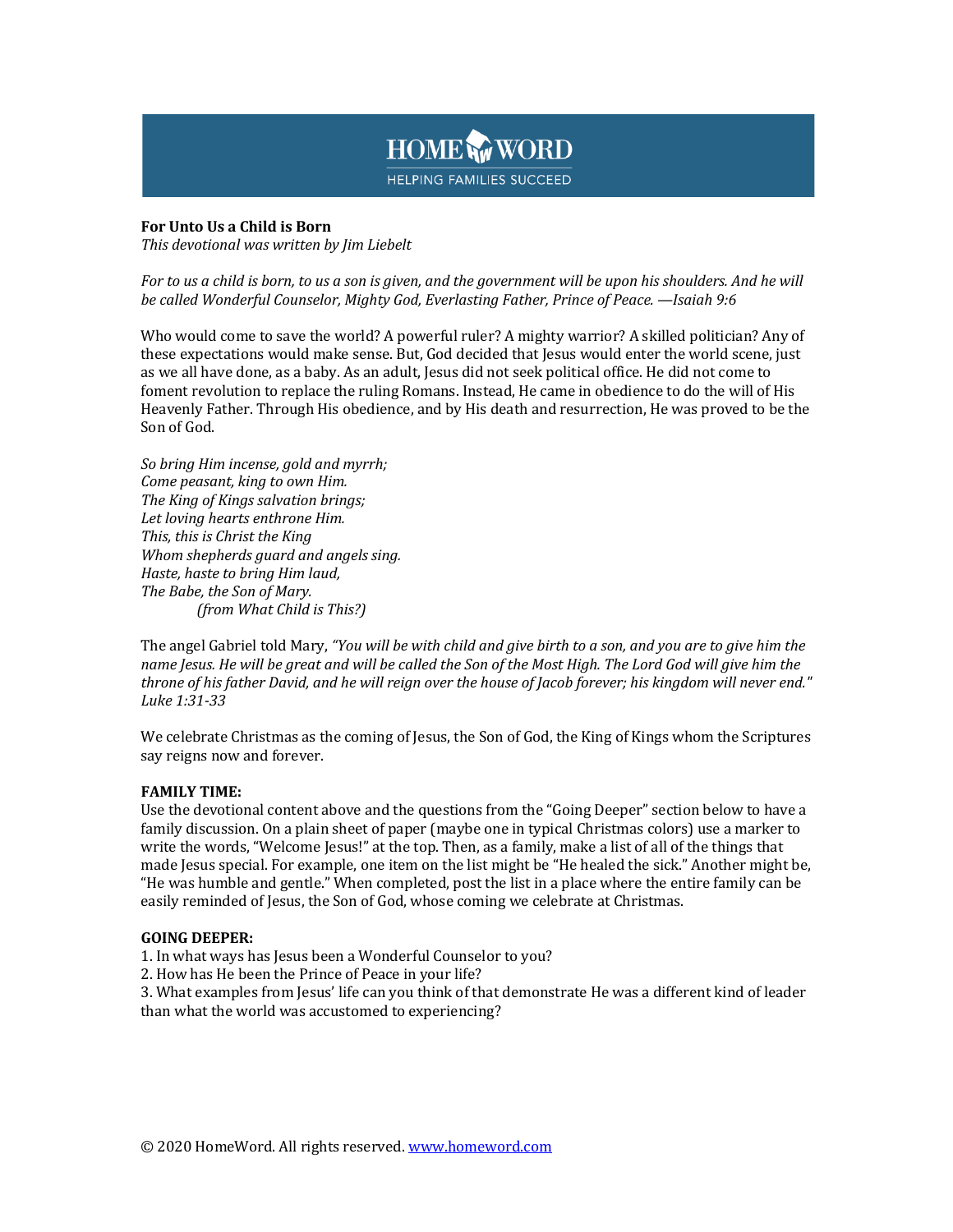# HOME WORD **HELPING FAMILIES SUCCEED**

# **Christmas: When Your Heart Grows Three Sizes**

*This devotional was written by Jim Liebelt*

*I* will give you a new heart and put a new spirit in you; I will remove from you your heart of stone and give you a heart of flesh. - Ezekiel 36:26

In Dr. Seuss' classic Christmas tale, *How the Grinch Stole Christmas*, the Grinch suffers from having a small heart. The source of his heart problem is his lack of understanding the meaning of Christmas. As the story goes, the Grinch tries to put a stop to Christmas, but in the end, he comes to understand what Christmas is all about and his heart grows three sizes! This heart change makes a life-altering difference for the Grinch.

I'm not sure what Dr. Seuss' intentions were when he wrote the story back in 1957, but it certainly comes across as a Christian parable to me that parallels the change that takes place in a person's life when he or she comes to understand the true meaning of Christmas: the birth of Jesus, God's Son, who was born to save His people from their sins (Matthew 1:21). When the light of the good news of Jesus dawns upon the heart of a person, God replaces the old heart of stone, with a new fleshy heart – and a new person emerges. As the Apostle Paul wrote, "Therefore, if anyone is in Christ, he is a new creation, the old has gone, *the new has come!"* (2 *Corinthians* 5:17)

*"Welcome Christmas* – *While we stand* – *Heart to heart* – *And hand in hand."1* It might just make all the difference in the world.

*O Holy Child of Bethlehem, Descend to us, we pray; Cast out our sin and enter in; Be born in us today! We hear the Christmas angels The great glad tidings tell; O come to us, abide with us,* **Our Lord Emmanuel!** *(from O Little Town of Bethlehem)*

We celebrate Christmas because of the power Jesus brought to change our hearts.

# **FAMILY TIME:**

Gather your family together and watch the classic half-hour Christmas cartoon, *How the Grinch Stole Christmas.* Then, using the devotional content above and the discussion questions below, lead your family in a discussion about how Jesus has the power to change our hearts.

<sup>&</sup>lt;sup>1</sup> *How the Grinch Stole Christmas, Copyright © 1957, Dr. Seuss.* 

<sup>© 2020</sup> HomeWord. All rights reserved. www.homeword.com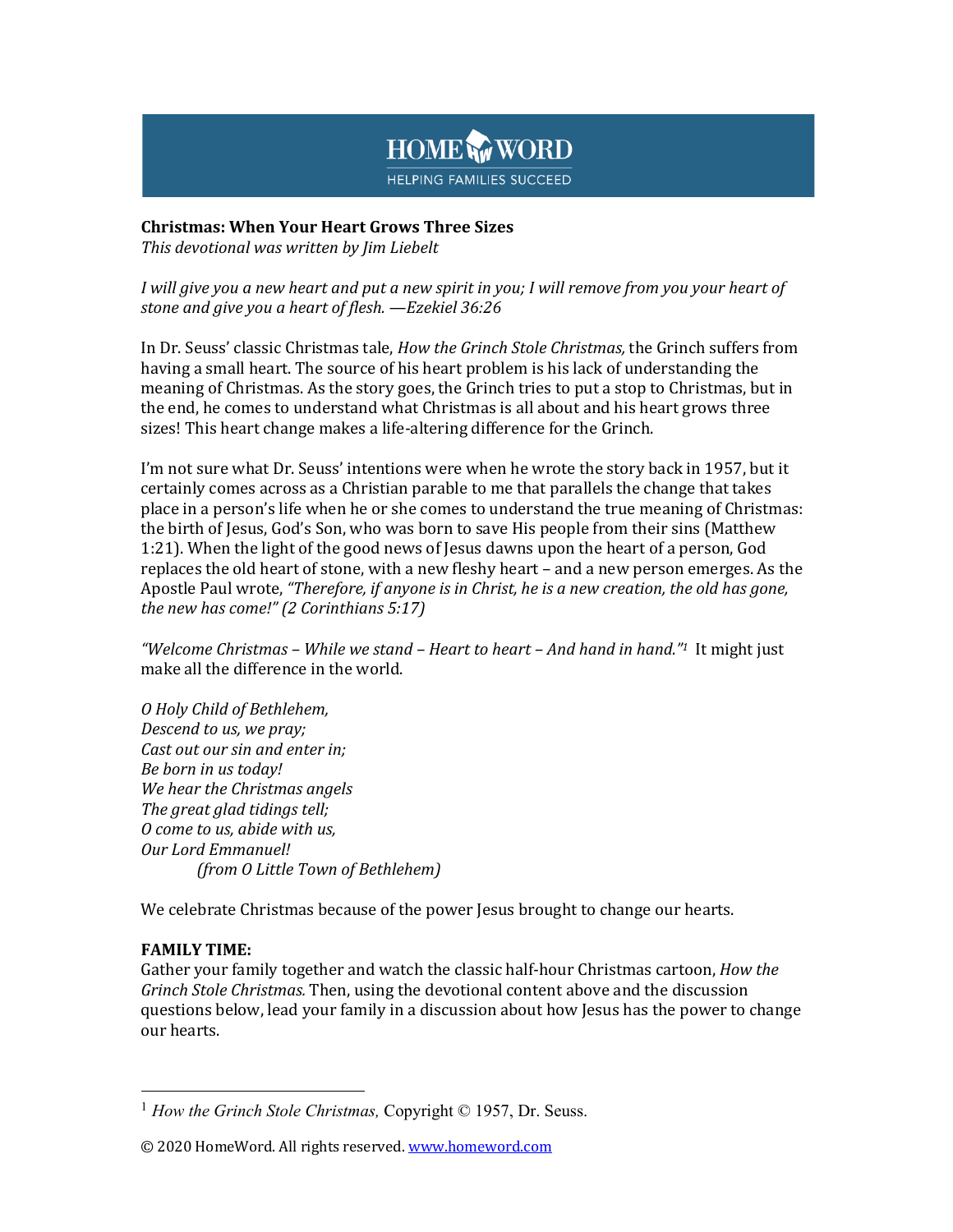## **GOING DEEPER:**

1. Give an example of a time when you changed your mind about something.

2. How did the words or action of others influence your change of heart?

3. Towards the end of the story, *How the Grinch Stole Christmas*, what happened that caused

the Grinch to change his mind about Christmas?

4. How has understanding the true meaning of Christmas made a difference in your life?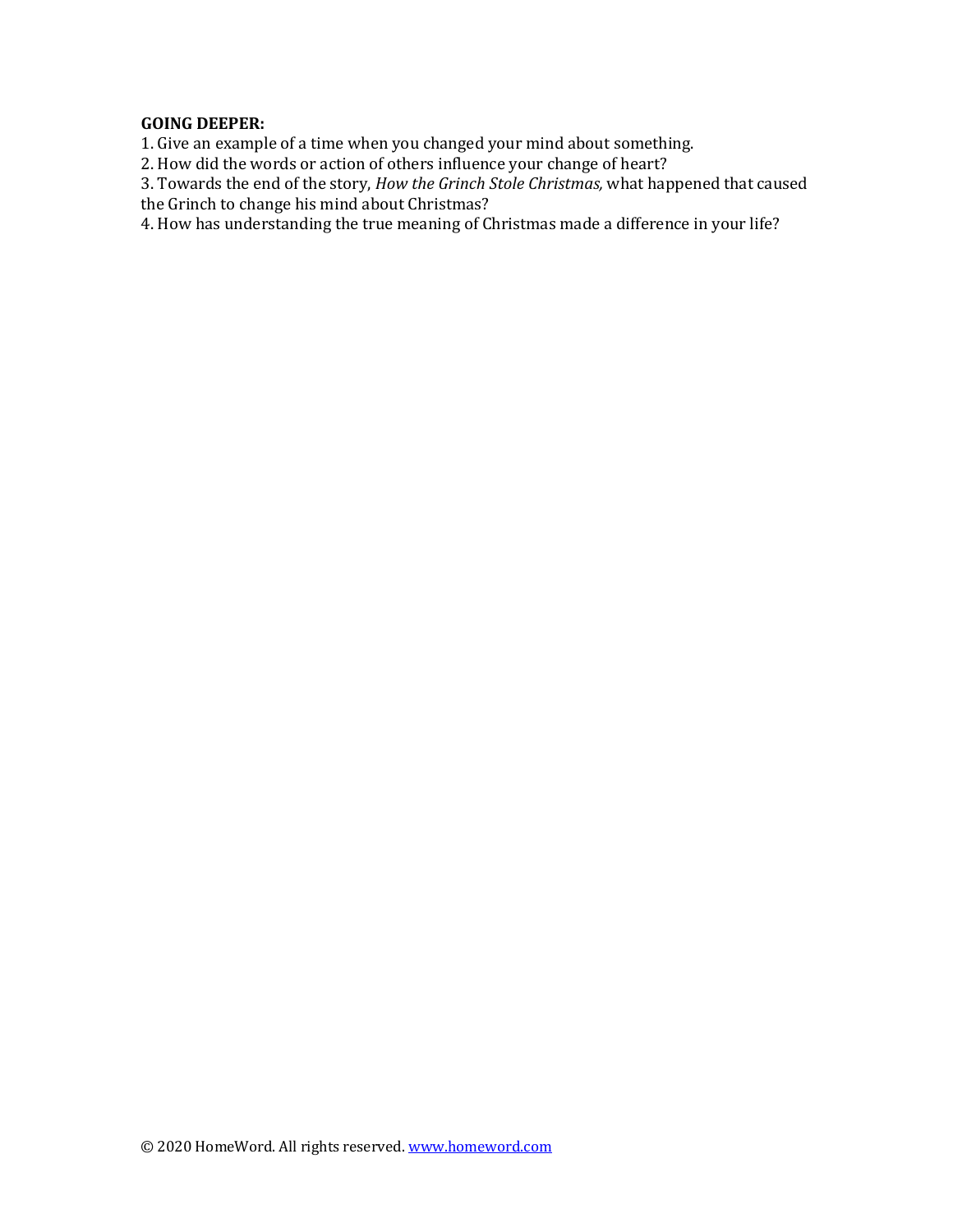

# **Christmas: Just in Time!**

This devotional was written by *Jim Liebelt* 

*But* when the right time came, God sent his son, born of a woman, subject to the Law. Galatians 4:4 *(NLT)*

Most of us have our traditions when it comes to Christmas gift opening. Some families open their gifts on Christmas Eve. Some families open their gifts on Christmas morning. Some spread out their gift opening over several days to extend the enjoyment. Regardless of when you open your Christmas presents, you likely feel that your family has the "right moment."

It's fascinating to me that God's gift to us, the birth of His son Jesus; when God became human, was just at the *right* moment. Not a moment too early; not a moment to late. *"But when the right time came,"* the Scripture reveals.

Thankfully, we have the certainty of Scriptures, that Jesus did come; that He lived among us; that He died for our sins; that He conquered death and rose again. We have the benefit of those Christfollowers who have gone before us, passing down to us the assurance of Jesus' life and ministry among us. We share in the legacy of what God has done in human history and continues to do in during our time. We are a part of His ongoing story in the world.

*O come, O come, Emmanuel, And ransom captive Israel,* That mourns in lonely exile here, *Until the Son of God appear. Rejoice! Rejoice! Emmanuel shall come to thee, O Israel (from O come, O come, Emmanuel)*

We celebrate Christmas as the time to remember and give thanks for Jesus, who came "just in time!"

### **FAMILY TIME:**

Use the devotional content above and the "Going Deeper" content below to engage your family in a discussion about Jesus birth as being "just in time." Then together, plan a family "just in time" project. Think of people in your world (relatives, friends, neighbors) who have specific needs. Discuss these and decide on one person whose need you believe your family can meet. Then, together devise a plan to meet that need. For example, there might be an elderly neighbor who is unable to perform fall clean-up on their yard. Your family can set a date and go over to the home and do some leaf raking. When you meet the need, be sure to tell the person that you are helping out as a way to celebrate Jesus, whose birth was "just in time."

### **GOING DEEPER:**

1. If Jesus had not come when He did, but was born during our time, do you believe you would recognize Him? Why or why not?

2. What part have other people had in helping you to connect (and/or keep you connected) to Jesus?

3. Thank one of these people this week.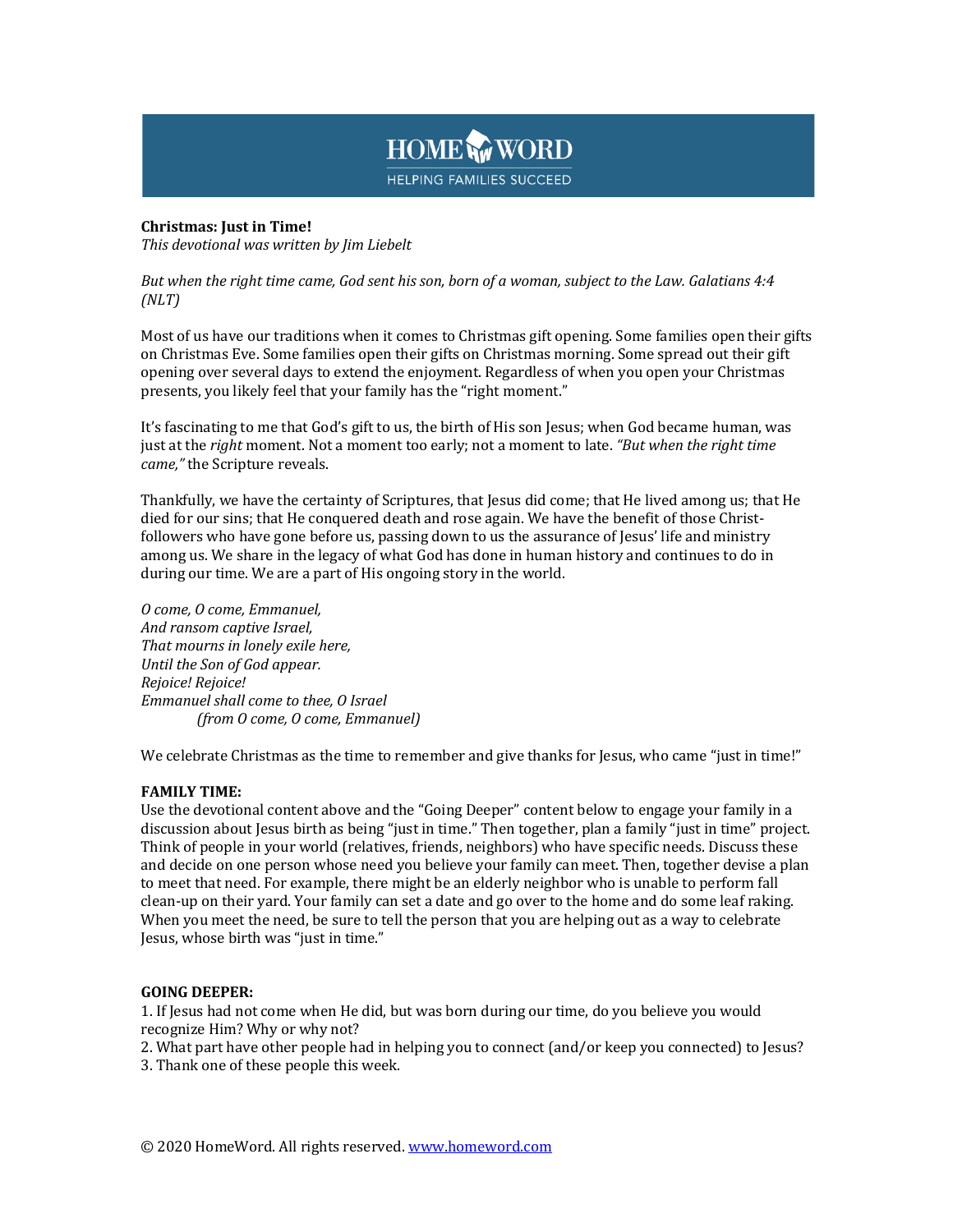

### **What Christmas Is All About**

This devotional was written by *Jim Liebelt* 

And there were shepherds living out in the fields nearby, keeping watch over their flocks at night. An angel of the Lord appeared to them, and the glory of the Lord shone around them, and they were *terrified.* But the angel said to them, "Do not be afraid. I bring you good news of great joy that will be for *all* the people. Today in the town of David a Savior has been born to you; he is Christ the Lord." —Luke *2:8-11*

One of my favorite Christmas television specials of all-time is *A Charlie Brown Christmas*. In the cartoon, Charlie Brown wrestles with the true meaning of Christmas in the midst of a world that seems overloaded with commercialism. First appearing in 1965, the issues Charlie Brown grapples with ring just as true today as they did over 50 years ago.

In one scene, Charlie Brown is so frustrated, he yells, *"Isn't there anyone who knows what Christmas is all* about?" To answer, Charlie's friend Linus steps out onto the auditorium stage and recites the Christmas story straight from the Gospel of Luke. It seems so simple. Yet today, many people celebrate the holiday for a lot of reasons, and some have nothing to do with the birth of Christ, like family traditions, a day off from work, a time of gift-giving, Santa Claus, parties, and so on. Commercialism and materialism is a part of the fabric of Christmas culture in our society. It's easy to forget that "Jesus is the reason for the season."

*Yea, Lord, we greet Thee, Born this happy morning, Jesus, to Thee be all glory given; Son of the Father, Now in flesh appearing; O come, let us adore Him, O come, let us adore Him, O come, let us adore Him, Christ, the Lord.*  $-\text{from } 0 \text{ Come}$ , All Ye Faithful)

Make this one of your best Christmases by choosing to make the birth of Jesus the primary motivation for your celebrations.

### **FAMILY TIME:**

Watch *A* Charlie Brown Christmas with your family and use the devotional content above and ask the questions from the "Going Deeper" section below to debrief after the program is over.

### **GOING DEEPER:**

- 1. What problems did Charlie Brown face in trying to understand the real meaning of Christmas?
- 2. How does commercialism and materialism detract from the real meaning of Christmas?
- 3. What can you do this Christmastime to remind yourself of the real meaning of Christmas?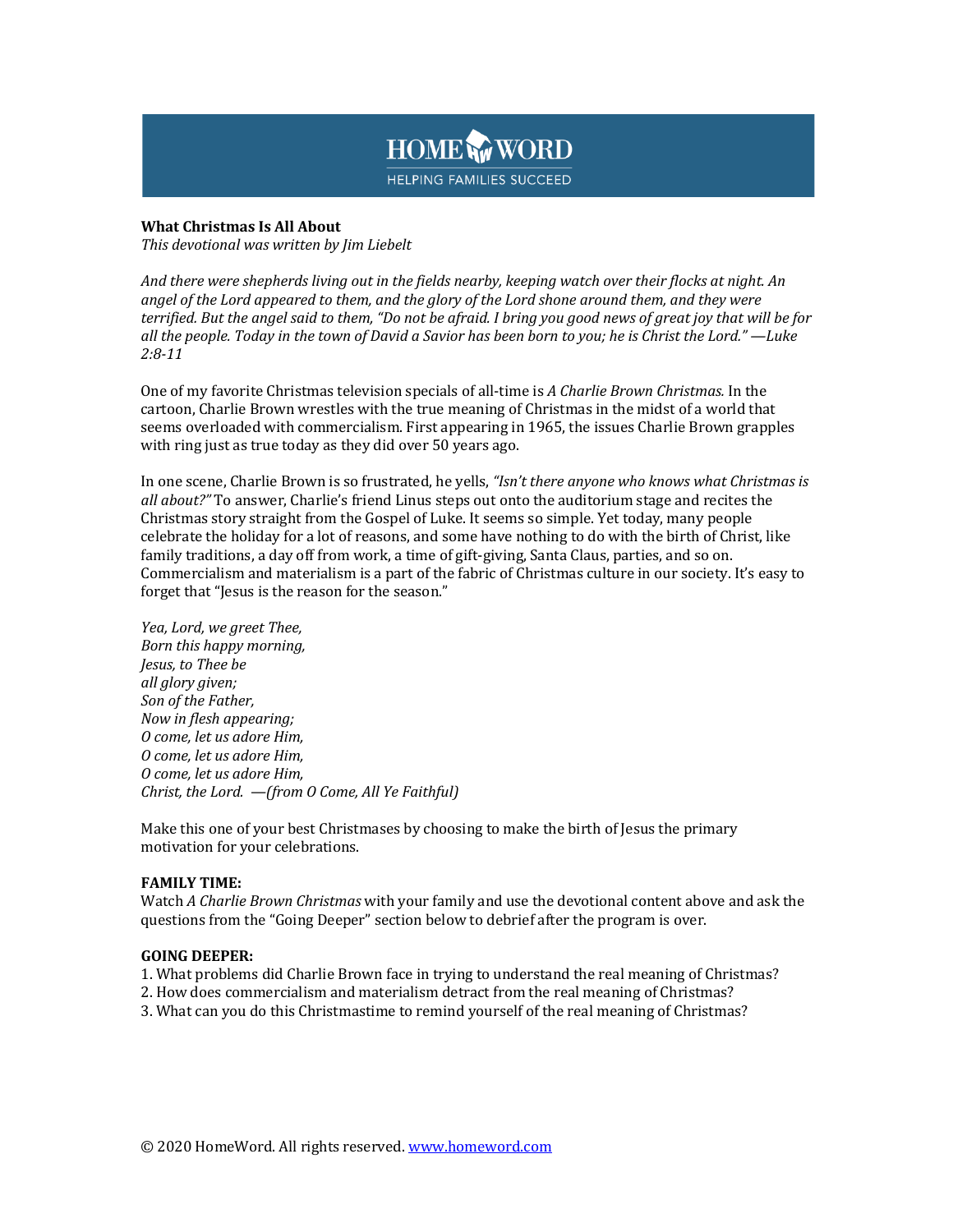

### **The First Christmas Gifts**

This devotional was written by *Jim Liebelt* 

After they had heard the king, they went on their way, and the star they had seen in the east went ahead of them until it stopped over the place where the child was. When they saw the star, they were *overjoyed.* On coming to the house, they saw the child with his mother Mary, and they bowed down and worshiped him. Then they opened their treasures and presented him with gifts of gold and of incense *and of myrrh. —Matthew 2:9-11*

The magi went to great lengths to find Jesus, the newborn king, traveling a great distance to find Him. Following the star, they eventually found Jesus. When they did, they worshipped Him, and gave Him the first Christmas gifts: gold, incense and myrrh.

*We three kings of orient are; Bearing gifts we traverse afar, Field and fountain, Moor and mountain, Following yonder star. (from We Three Kings of Orient Are)*

Two things stand out in this encounter. First, the magi were pagan astrologers, but they were moved to find the king of the Jews. And when they did, these astrologers bowed down and worshiped Jesus. It's amazing that even at Jesus' birth, we have an important picture painted for us that He would be the redeemer sent to everyone, not just a select few, and that our response to Jesus is that of worship. Secondly, we see the magi presenting Jesus with precious gifts. Giving and receiving gifts are a favorite part of our Christmas celebrations today. Yet typically, we celebrate Christmas more for God's gift of Jesus to us than as a time when we give gifts to Jesus. Maybe it's time to change our priorities. We can give gifts to Jesus through our worship and through our commitment to follow Him. As we celebrate Christmas this year, choose to give Jesus your life as a gift to Him.

### **FAMILY TIME:**

Before Christmas, find an empty box and put a mirror in it. With a dry-erase marker write the words, "To: Jesus" on the mirror. Then close the box and wrap it with Christmas gift-wrapping. Put a tag on it that reads "To: Jesus." When your family is opening Christmas gifts, use the devotional content above and ask the questions from the "Going Deeper" section below to have a discussion about the Magi, who brought gifts to Jesus. Then, have a family member open the box and look inside. Pass the box with the mirror in it (or just pass around the mirror) to everyone in the family as a reminder that we can give ourselves to Jesus as His Christmas gift.

### **GOING DEEPER:**

1. Why do you feel the magi wanted to find Jesus?

2. Does the magi's response to finding Jesus (worshipping and giving gifts) seem odd to you? Why or why not?

3. What is something specific you can do to give Jesus a Christmas gift this year?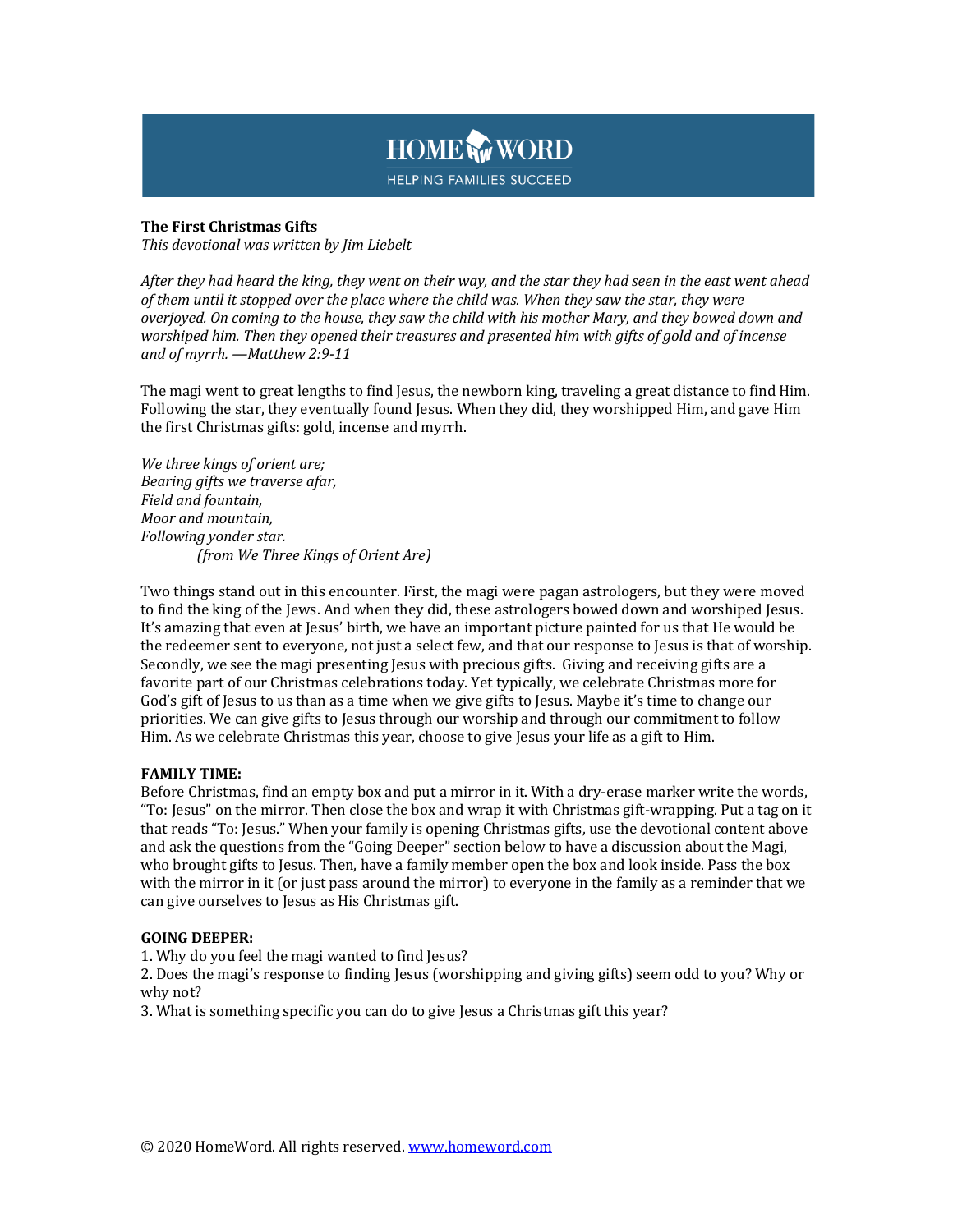

### **The Real St. Nicholas** This devotional was written by *Jim Liebelt*

### *Follow my example, as I follow the example of Christ.* —1 *Corinthians* 11:1

Many families choose not to include Santa Claus as a part of their Christmas celebrations. The legend of Santa, the North Pole, flying reindeer, keeping naughty and nice lists, and coming down the chimney can seem as just too much distraction from the true meaning of Christmas for many Christian families. But, whatever your family chooses to do with Santa Claus, it may be worthwhile to consider the historical St. Nicholas.

"Nicholas lived long ago, in the third century, in a place called Asia Minor, what is now the country of Turkey. His parents died from an illness while Nicholas was a teenager and left him a large inheritance of money. Nicholas' parents taught him about Jesus. As he grew older, he followed the teachings of Jesus and sold all his possessions, secretly giving money to those in need.

"Nicholas became well-loved by the people and later became the Bishop of Myra. He died on December 6, 343 A.D. The anniversary of his death became a day of celebration in his honor, called *St. Nicholas Day*. On this day, children would give and receive small gifts of candy, chocolate initial letters, or riddles hidden in baked goods or in elaborate packaging. Children also hung stockings by the fire or placed shoes filled with carrots and hay for the horse, eagerly awaiting gifts from St. Nicholas. Gold balls or oranges were given to represent the gifts of gold once given by St. Nicholas."<sup>1</sup>

Influenced by St. Nicholas' popularity in Europe, immigrants brought his story and tradition to America. Over the years, legend was wedded to historical elements and developed into our modern day Santa Claus.

While we celebrate Christmas as the birth of Jesus, we can have an appropriate appreciation for the lives He has touched. This includes those whose lives demonstrated compassion and selflessness out of their love for Jesus. St. Nicholas was such a person.

### **FAMILY TIME:**

Even if Santa Claus isn't part of your family's Christmas celebrations, it's certain that they will be exposed to images and messages of Santa (television, movies, stores, decorations, family traditions) during the holiday season. At an appropriate point, use the content above and the discussion questions below to engage your family in a discussion about the historical St. Nicholas and the wonderful example he set as a follower of Jesus. As a family, show some compassion and selflessness by choosing someone (perhaps someone needy) and decide on a meaningful gift you can give this person for Christmas. Together, deliver the gift to this person.

### **GOING DEEPER:**

1. What is your family's approach on Santa Claus as part of your Christmas celebrations? Why?

2. How might considering the historical St. Nicholas actually add to your family's Christmas celebration rather than distract from it?

<sup>1</sup>The Real Santa Claus: The Wonderful Story of St. Nicholas article by Jim Burns and Leslie Snyder.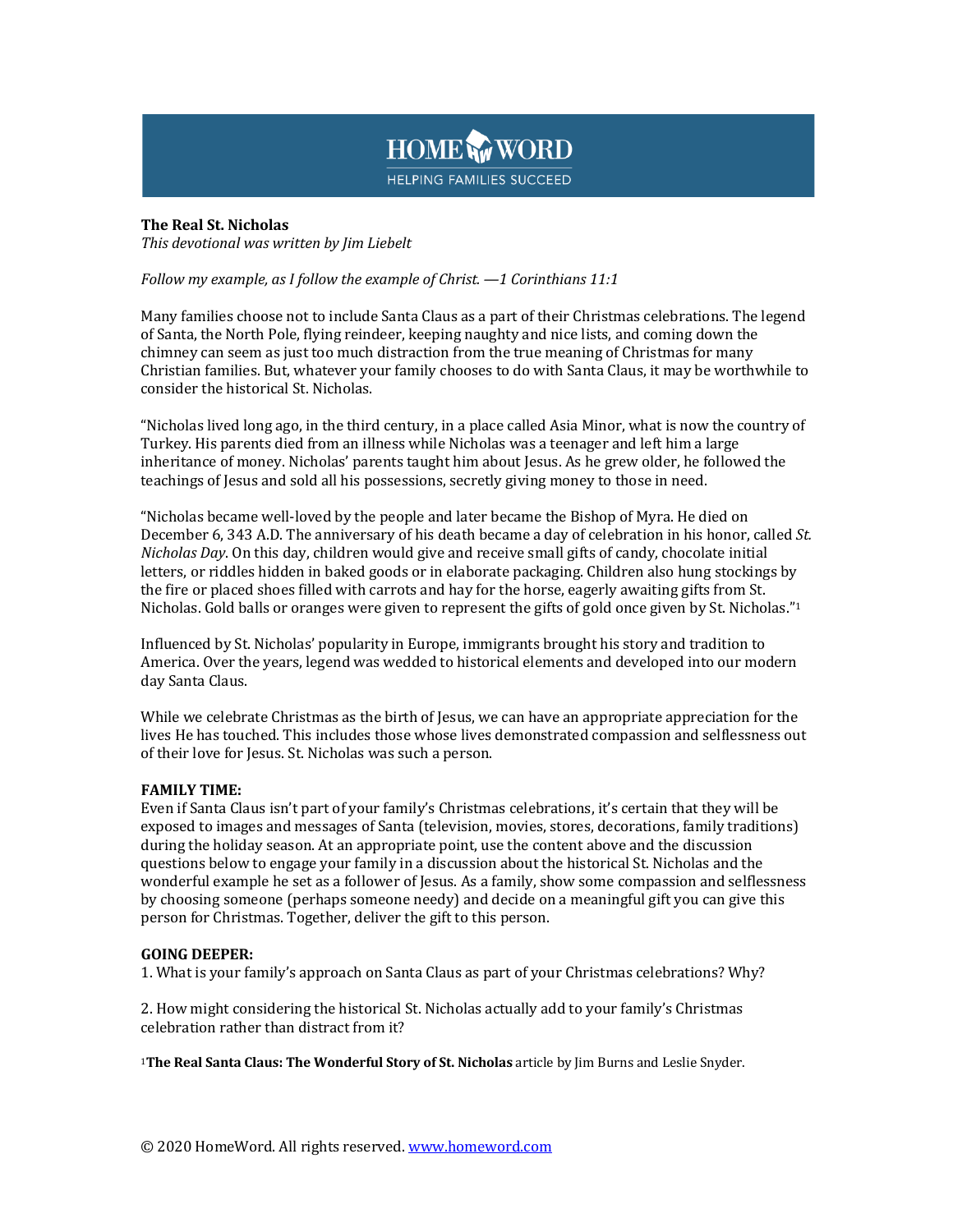

# **The Rest of the Story**

*This devotional was written by Jim Liebelt*

*She will give birth to a son, and you are to give him the name Jesus, because he will save his people from their sins. —Matthew 1:21*

Each December we celebrate Christmas as the birth of Jesus. Then, in the spring, we celebrate Easter for Jesus' death and resurrection. But really, these two parts of the story of Jesus' life cannot be separated. Christmas would lose its meaning without remembering what Jesus *did* during His life.

Jesus lived to reveal God to us. He was crucified and rose again to pay the penalty for our sins, to invite us into relationship with God, and to offer us eternal life.

*Hail! the heaven-born Prince of Peace! Hail! the Son of Righteousness!* Light and life to all He brings, *Risen with healing in His wings. Mild He lays His glory by, Born that man no more may die; Born to raise the sons of earth, Born to give them second birth Hark!* the herald angels sing, *"Glory to the newborn King" (from Hark! The Herald Angels Sing)*

We celebrate Christmas not only for Jesus' birth, but also for His life, death and resurrection. Through Him, we have a real reason to celebrate. Through Jesus, our sins are forgiven!

# **FAMILY TIME:**

First, make a Christmas ornament out of a large nail. If you don't have a large nail at home, visit a local home improvement or hardware store and purchase the largest nail you can find. At home, use some Christmas ribbon and glue to secure the ribbon to the nail. Tie the ribbon at the ends to make a loop. Then, use the above content along with the "Going" Deeper" content below to have a family discussion about Jesus and "the rest of the story". Together, hang the nail ornament on your Christmas tree as a reminder that even as your family celebrates Christmas, you will remember all that Jesus has done.

## **GOING DEEPER:**

1. How do you feel our Christmas celebrations would be different if Jesus had not have been crucified or raised from the dead?

2. Make a list of all the reasons you are thankful for Jesus.